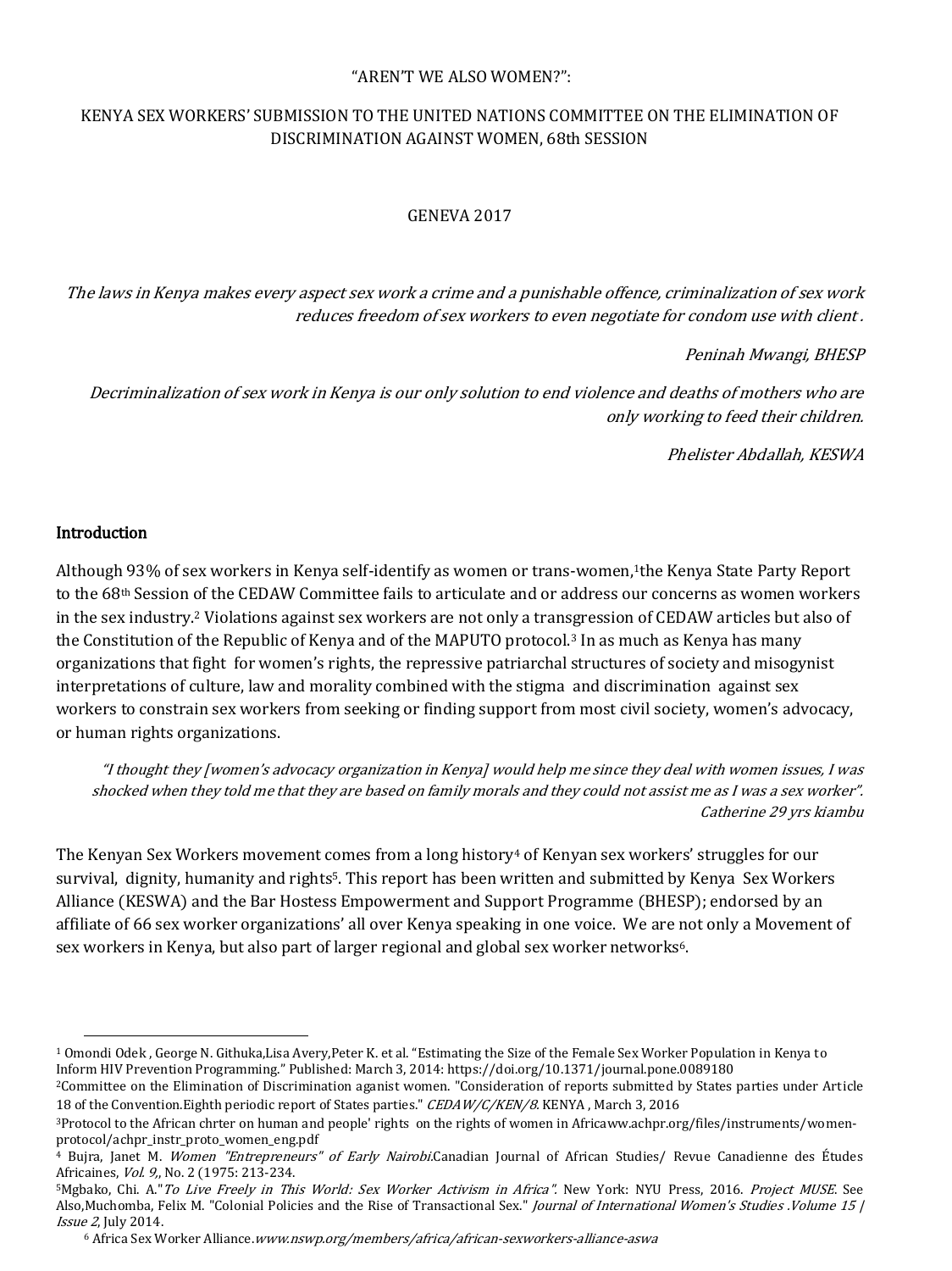The following submission focuses on 5 priority issues that were shortlisted after a participatory process with sex work organizations and two consultative meetings with the member organizations of KESWA in November and December of 2016. The Kenya Network of Sex Workers (KNSW) was formed as a dedicated working group composed of the staff, members and legal counsels of KESWA and BHESP for the specific purposes of writing this CEDAW Shadow Report in March of 2016. The Network embarked on comprehensive research and analysis in compiling this report for the Committee's 68th Session and in articulating sex workers' concerns with respect to the ongoing violations of Kenyan women sex workers' human rights and freedom as established by the CEDAW:

- Violence against sex workers.
- Stigma against sex workers.
- Criminalization of sex work.
- Conflation of trafficking and sex work.
- Criminalizing transmission of

## KENYA LEGAL FRAMEWORK

Sex work in Kenya is criminalized both under our national<sup>7</sup> and county law. Under the penal code (section 156) operation of brothel apartment is outlawed . County laws<sup>8</sup> have also been enacted to bar women from soliciting or importuning for purposes of prostitution. Section 26 of the Sexual Offences Act criminalizes deliberate transmission of HIV/STI'S. Due to this provision, sex workers are routinely arrested forcefully tested for HIV/STI'S and prosecuted.<sup>9</sup>

## VIOLATIONS OF SEX WORKERS' HUMAN RIGHTS UNDER CEDAW

## Article 1 & Article 2: Discrimination against Women

## "The magistrate fined me three thousand shilling despite the fact that the police did not have any evidence of my involvement in sex work."-Shiro, Sex Worker, Nairobi County

Article 1& 2 of the CEDAW Convention relating to discrimination are mirrored in Article 27 of the Kenyan Constitution. We, Kenyan women sex workers face a lot of discrimination from our community, health care providers, judicial officers and the government at large. We are unable to access comprehensive health care services, particularly sexual and reproductive health services for fear of discrimination against us from health care providers.

Kenya has failed to establish a tribunal to hear and determine matters relating to discrimination against women as mandated by the CEDAW convention under Article 2(c). This Failure has left us without any course of action against those who discriminate against us. Criminalization of sex work further vitalizes

 $\overline{a}$ <sup>7</sup> Section 154 of The penal Code Cap 63 laws okenya.www.kenyalaw.org/lex/actview.xql?actid=CAP.%2063

<sup>8</sup> Section 19(m) of the Nairobi General Nuisance By-laws (2007), Sections 258 (m) and (n) of the Mombasa Municipal Council By-laws (2003), Part VIII of the Kisumu Municipal Council By-laws

<sup>9</sup> Section 43 as read together with section 44 of the Public Health Act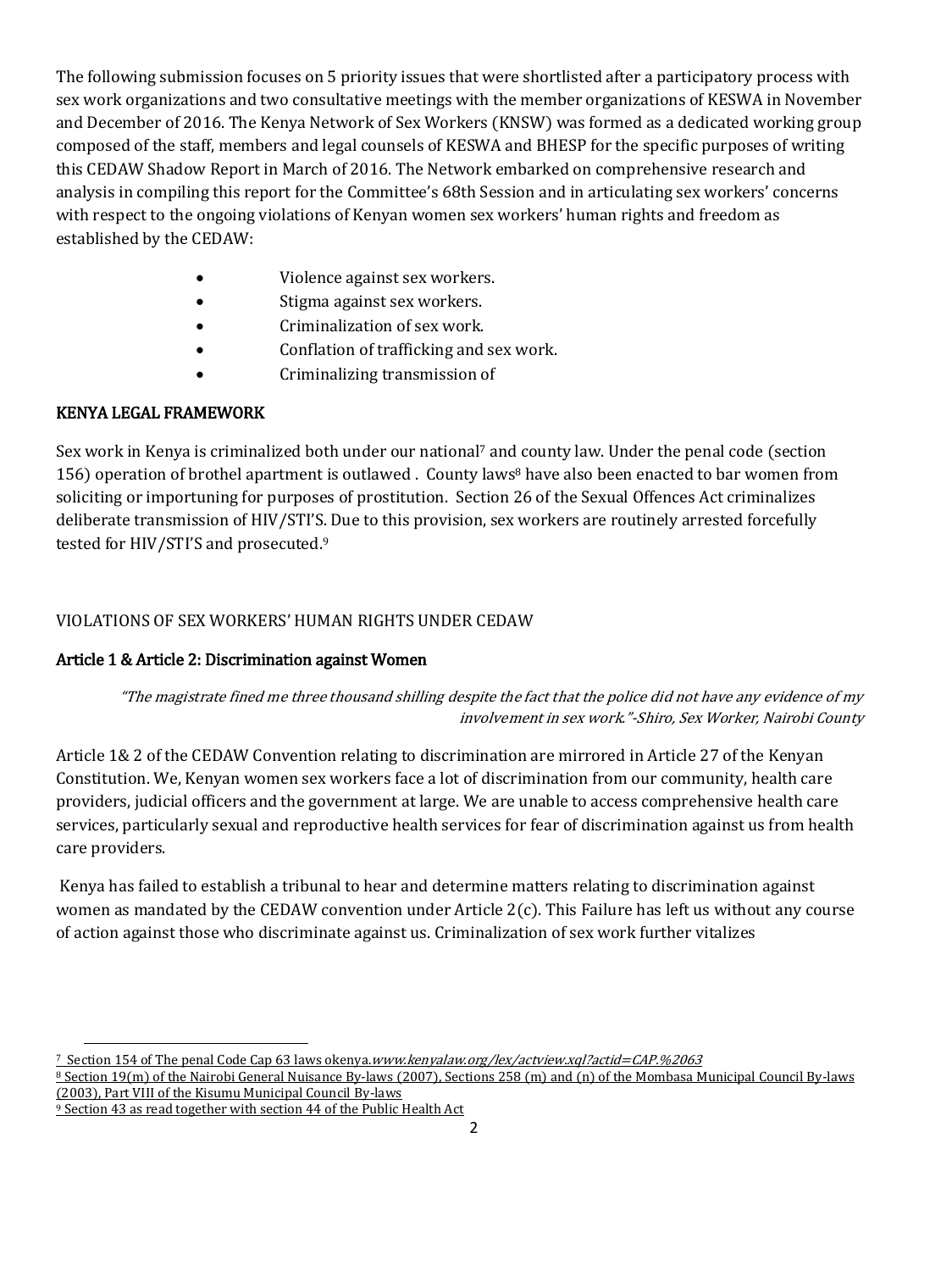discrimination against us. For instance, police officers treat sex workers as criminals even when at that given incidence they are they are the actual victims.10.

Inasmuch as our government claims to have taken measures to combat discrimination among women and facilitate their access to justice by repealing Section 38 of the Sexual Offences Act, which had criminalized alleged false reports of rape. Sex workers still cannot report incidences of rape or violence against them for fear of arrest by the law enforcers. When we report violence to the authorities, we are faced with prejudice and further violated by the same law enforcers who should protect us.<sup>11</sup>

"After being stabbed by a woman alleging that I had taken her husband, I immediately went to report the incident to the chief. Despite listening to the story he did not provide any assistance other than making rude remarks about me being a prostitute and nuisance within the community. "BSA 002 – Bar hostess in Busia county who has only been arrested once.

12

 $\overline{a}$ 

The Judiciary is biased,<sup>13</sup> and justice for sex workers is frequently denied .Sex workers report being arrested under public nuisance law or under provisions of the penal code. They are produced in court and released on the payment of fines. Most sex workers choose not to contest their arrest since they find it easier to plead guilty and pay fines for their release.

### Article 6: Suppression of all forms of traffic in women and exploitation of prostitution of women.

"I am a sex worker activist and I have been arrested twice on allegations of recruiting young girls into sex work and contribution to the moral decay and the community. These allegations were unfounded as my task is to sensitize sex workers on their human right." Cecilia, Sex Worker Activist, Thika county

Article 30 of our constitution, denotes that every person (including women who are sex workers) should not be held in servitude or in any form of forced labor which is equivalent to exploitation, addresses Article 6 of the CEDAW Convention. Even though the state asserts that they have enacted a counter –trafficking legislation<sup>14</sup>, they have failed to distinguish between consensual transactional adult sex and human trafficking.<sup>15</sup>

The conflation of trafficking and voluntary adult sex work has led to further violations of the rights of sex workers which severely undermines the rights of sex workers by failing to distinguish sex workers who are trafficked: by confusing voluntary sex work with exploitation and by misdirecting resources into policing and punishing consensual sex work rather than identifying people who are trafficked into sex work and providing

<sup>&</sup>lt;sup>10</sup>Africa Sex worker Alliance. *I expect to be abused and I have fear*. Sex workers' experiences of human rights violations and barriers to accessing healthcare in four African countries. April,2011.

<sup>11</sup>Data (2014) shows that 44% of female sex workers, 24% of men who have sex with men and 57% of persons who inject drugs were arrested or beaten up by police or city "askaris" in the last six months. KENYA AIDS STRATEGIC FRAMEWORK(2014/2015 – 2018/2019)

<sup>12</sup>Standard media(2014) sex for freedom. The quickie way for women out of Nairobi's cold jail cells.

Avalilableathttp[/www.jambonewspot.com/set-for-freedom-thequickie-way-for-women-out-of-naiarobi-cold-jail-cell.](http://www.jambonewspot.com/set-for-freedom-thequickie-way-for-women-out-of-naiarobi-cold-jail-cell) <sup>13</sup>Teresia Kwamboka & 27 others v Officer Commanding Police Station, (OCS) Kisii Police Station & 5 others [2016] eKLR. <sup>14</sup>Counter Trafficking in persons Act NO. 8 of 2010.*kenyalaw.org/kl/fileadmin/pdfdownloads/.../BasicEducationNo14of2013.doc* <sup>15</sup>Chuang, Janie A. *Rescuing Trafficking from ideological capture*. Prostitution Reform an anti -Trafficking law ." University of Pennsylvania Law Review [Vol. 158: 1655, 1656-1725.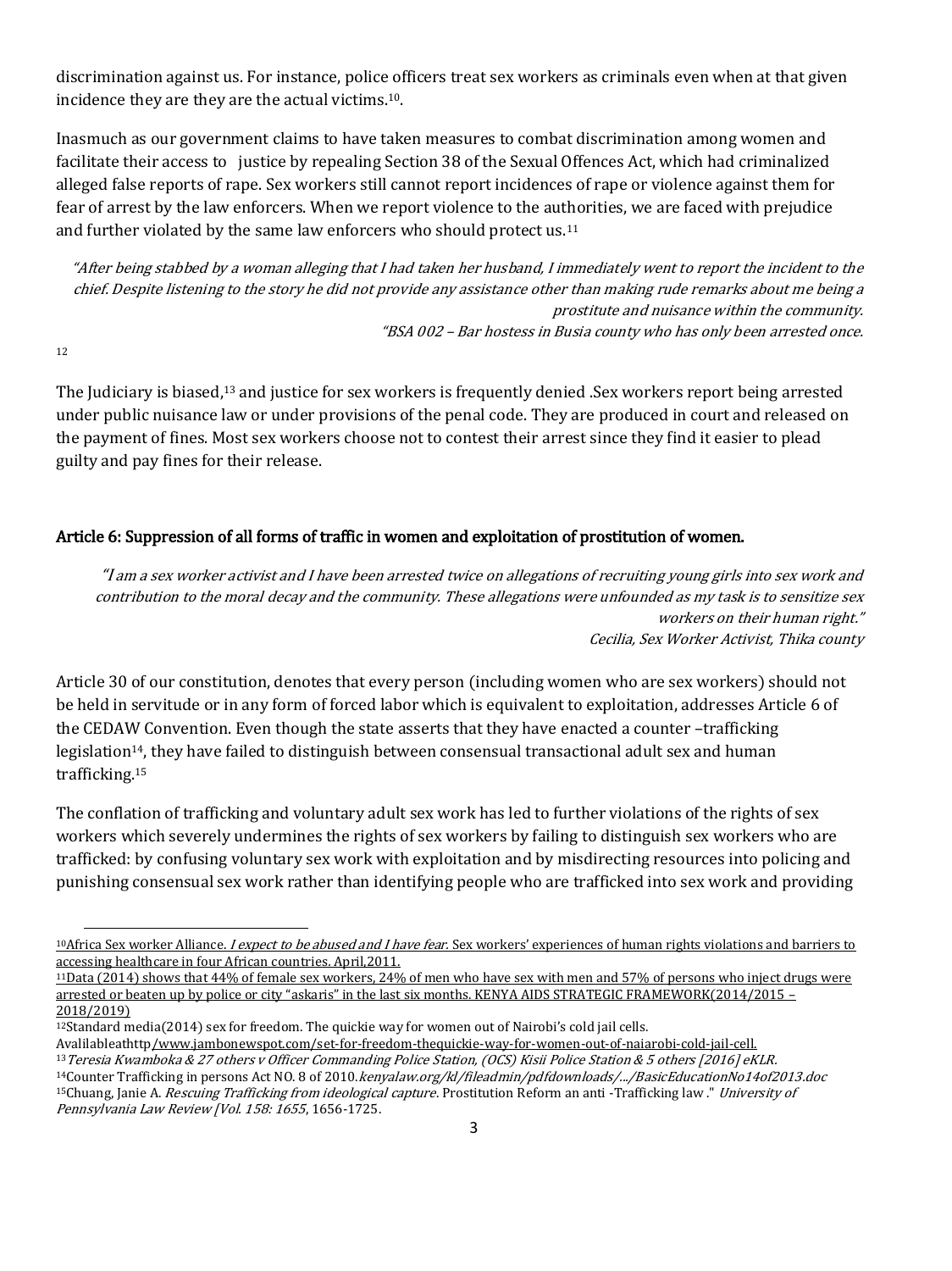them appropriate and necessary support.16 Over- policing of consensual sex work as part of the so called antitrafficking initiatives exacerbates sex workers' lack of access to legal remedies or redress when crimes and violence are committed against sex workers, and erodes the efforts of sex workers fighting for legal and social recognition of their rights to dignity and livelihood. 17Sex workers in Nairobi have vowed never to report violence incidences against them to the police as they hardly get any help from them.

BHESP and KESWA recognize that human trafficking is illegal and no one should be forced into any kind of work, including sex work. <sup>18</sup> They have endorsed and supported the Global Network of Sex Workers Project (NSWP) Anti Trafficking policy and further taken advantage of various spaces to ensure that awareness of and information about trafficking reaches as many of our members as possible, to ensure that we all collaborate and collectively oppose all forms of trafficking and strongly condemn the circumstances or persons that force women and minors into sex work.

However, the forceful 'rescue and rehabilitation' of adult women engaged in voluntary and consensual sex worker is a violation of their fundamental rights as provided by the Kenyan Constitution. The rights and entitlements of consenting adults who enter into sex work should be recognized and not confused with the rights and needs of people who are forced into sex work and/ or are underage.

An example of the disastrous consequences of conflating voluntary adult sex work and trafficking is the 'Rudisha Mama Nyumbani' Programme in Kiambu County, <sup>19</sup>whereas the problem with these initiatives is that they lack / fail to understand that some of the sex workers have greater financial burden that cannot be filled by gifting them with sewing machines or alternative bead work. Some of these programs shame sex workers who do not want to get out of sex work and out them publicly

### Article 7: Political and Public Life

 $\overline{\phantom{a}}$ 

Article 7 of CEDAW requires the involvement of women in political and public life. The same article allows women to participate in the formulation of policies and their implementation. Despite the numerous researches conducted in Kenya which shows that we as sex workers are more prevalent to HIV infection;<sup>20</sup> the state does not engage us in the formulation and the implementations of policies and programs especially those touching on health. Even though our constitution encourages public participation under Article 118(b) and 196(b) which states that parliament and county assemblies shall allow for public participation in legislative matters, we as sex workers are not consulted and even when we are, our input is ignored, our invites are only for show and not of substantial value when it comes to the final reports or recommendations that need to be implemented. A good example is the Integrated Biological and Behavioral Surveillance Survey (IBBS ) which the Kenyan government wanted to use to get a size estimate of Kenya sex workers. Sex workers vehemently

<sup>&</sup>lt;sup>16</sup> Global Alliance Against Traffic in Women (GAATW). Collateral damage, The impact of anti trafficking measures on human rights around the world. Bangkok, 2007.

<sup>17</sup>Mbonye M, Nalukenge W, Nakamanya S, Nalusiba B, King R, Vandepitte J, Seeley J. Gender inequity in the lives of women involved in sex work in Kampala, Uganda. J Int AIDS Soc 2012;15 Suppl 1:1-9.

<sup>18</sup>Urban Justice Center. "working group on sex work and human rights." Human trafficking and sex work,

<sup>1,2.</sup>https://www.opensocietyfoundations.org/.../Sex%2520Work%2520and%2520Human.

<sup>&</sup>lt;sup>19</sup>Ahmed ,Aziza and Meena ,Seshu. We have the right not to be 'rescued'... When Anti-Trafficking Programmes Undermine the Health and Well-Being of Sex Workers." The Anti-Trafficking Review, Issue 1, 2012: 149-165.

<sup>&</sup>lt;sup>20</sup>Global Commission on Hiv & the law. "How an Epidemic of Bad Laws is Obstructing the Global HIV Response." Fact Sheet on HIV and the Law: Risks, Rights & Health 1-2.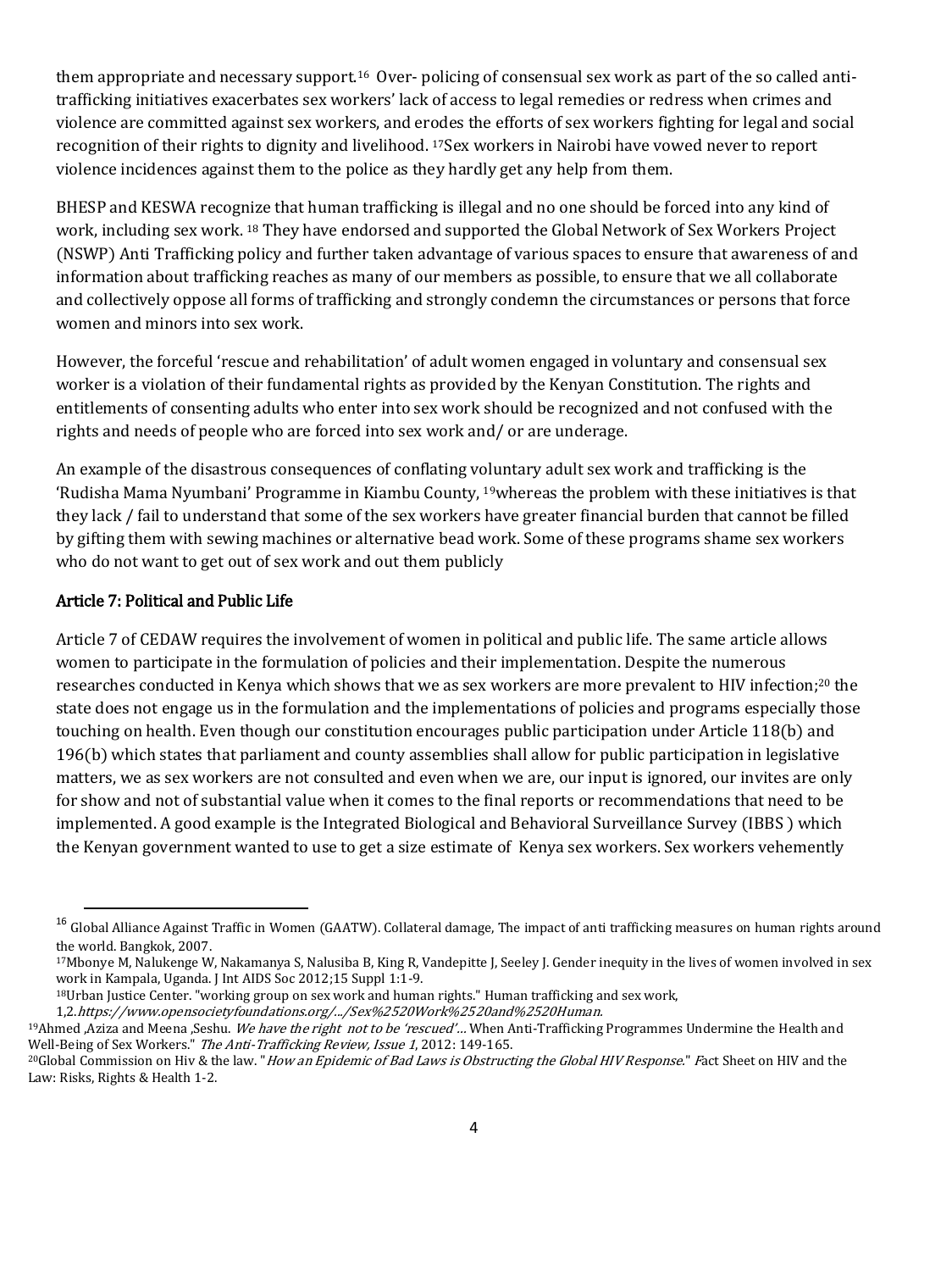opposed the IBBS for failure of the state to involve them in the preliminary stage and refusing to listen to their grievances.

Sex workers in positions as representatives have also told their sex work history disqualifies them from positions

"…. and I could not understand why my previous history of sex work would disqualify me for the post of woman representative in my county while i was qualified for that position". Fatima, Sex Worker, Mombasa

### Article 11: Employment and Labor Practices

"I went to a certain bank and sought for small loan to boost my small business, they told me to produce a pay slip among other requirement that I couldn't fulfill. How I wish sex work was legal, I could have gotten that loan." Triza 35 yrs kondele, kisumu

"My client took me to a hotel room in Nakuru, he had promised me good money. When I arrived, I saw five men in the room. I was scared, I begged to leave but he held a gun and threatened to use it if I screamed. They beat me up until I was helpless. They took turn to rape me and left me lying down and bleeding. They took my phone, money and other belongings." Faith, 37yrs , Nakuru

Article 11 of CEDAW mirrors Article 41(2) of the Constitution of Kenya, which provides for the right to fair labor practices including fair remuneration and reasonable working conditions. Article 11(c) of the CEDAW further provides that women have a right to choose their profession and employment. Article 11 (e) provides for the right to social security particularly in cases of retirement, unemployment and sickness.

In Kenya, no such rights exist for sex work. The sex industry is criminalized under various municipal and administrative laws that drive us from legal redress and deprive us of safe working conditions. We are denied the protections advanced under employment standards legislation<sup>21</sup>that covers other sectors and other industries, and thus cannot access health benefits, parental and family leave, retirement plans or vacation pay, nor do we have recourse when discriminated against or unfairly dismissed from employment.

We, as sex worker, believe that sex work is work. We have a right to choose our occupation/ profession and we have chosen sex work. We should be allowed to engage in our work as it does not harm anyone. This work supports us in tending to and caring for our family's needs.

"I am a single mother of two boys. I studied up to class seven when I dropped out. I cannot get any formal employment but sex work helps me to feed my kids and take them to school." -Monica 29 yrs Nairobi

We are also not covered under the Occupation Health and Safety Act <sup>22</sup>, and hence denied basic employment security, workplace safety and social safety nets such as compensation if injured at work. We cannot organize

 $\overline{\phantom{a}}$ <sup>21</sup> Employment & Labor relations Act, Occupational Health and safety Act 2007

<sup>22</sup>Occupation Health and Safety Act 2007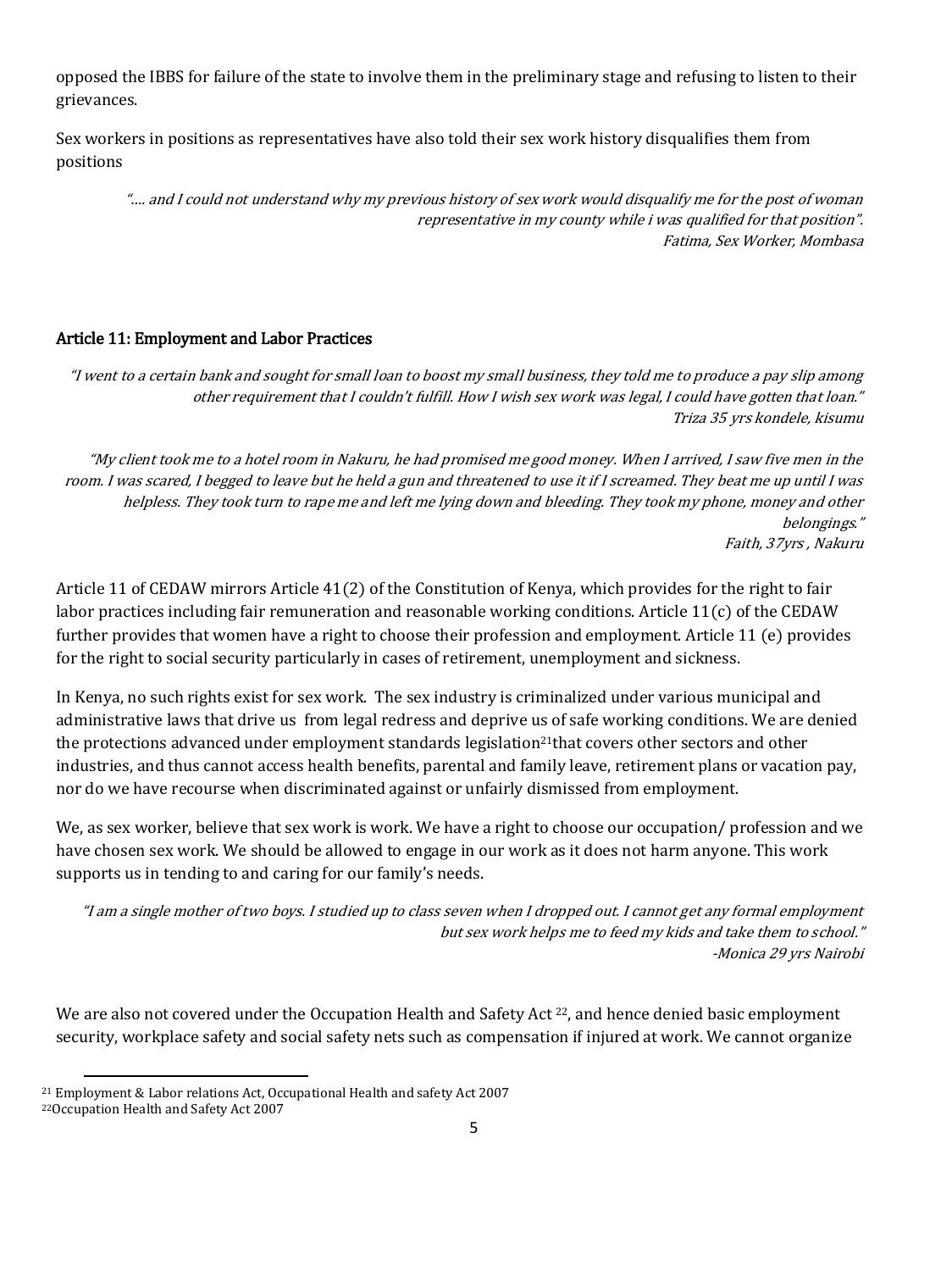ourselves into labor unions through which we would address labor site exploitation, bargain for better working conditions or collectively negotiate wages. Sex workers are denied the right to organize labour unions contrary to the spirit of our Constitution which advances us the right to association<sup>23</sup>

Our working environment exposes us to recurrent violence: most sex workers have been murdered in their course of work. Philip Onyancha, a serial killer who was arrested and charged with the murders of sex workers in Thika County; admitted to murdering 17 people mostly sex workers. He later claimed that he intended to kill 100 of us as sex workers were easy to kill due to the fact they were approachable, had little or no security while working, no recourse if victimized, and society did not care whether they went missing or just turned out dead.

It is also important to note that KESWA and BHESP has recorded 20-25 murders of sex workers. Though complaints were registered in numerous police stations, no arrests were made and no investigations into the murders have been conducted. The government does little or nothing at all to make us feel safe, hence we do not enjoy fundamental rights as provided by CEDAW provisions as well as our constitution.

Article 11(g) as read together with Article 16 on family and marriage assurers women the right to choose their profession . This is further anchored under Article 45 of our constitution which provides that woman have the same rights as the husbands with regards to choosing the family name, occupation and profession. Despite the fact that the government states that it has put up measurers to ensure that women are able to work and choose any work that they wish, sex workers are locked out of formal jobs since they don't have the educational qualification required. All they can afford to do is sell second hand clothes and sell things from kiosks. This too is made difficult by county police officers (city Askaris) who harass and constantly ask for bribes which further affect the children of sex workers.

"All I wanted was to get my kids some food during Christmas day. Unfortunately; I was arrested on Christmas eve and my kids went without food or clean clothes for two days. I felt really bad but there is nothing I could have done I am all they have." Nancy 32 yrs Kisii

"One day I had gone for my children's meeting at school, where I met another parent who happened to be my neighbour and knew about me. She was telling the other parents not to sit with me and should not any man sit near me because I was a sex worker and HIV positive." NBI 001 – A 38 year old mother from Nairobi who lost her first pregnancy shortly after her HIV diagnosis.

### Article 12: Health Care

"Sex workers are treated poorly by Healthcare providers in public hospitals. I have ever gone to a district hospital and the doctor who attended to me asked if I have a husband, she told me that I am the type of women who go around spreading diseases. She treated me badly and I was not given good medication because the infection did not go away" .-Amina 18yrs kisumu Nairobi

> "The hospital that I was taken to has a policy that you have to be tested for HIV before they give you any kind of treatment."- NBI 005 – 30 year old transgender sex worker

 $\overline{\phantom{a}}$ 

<sup>23</sup> Article 36 of the Kenyan Constitution2010.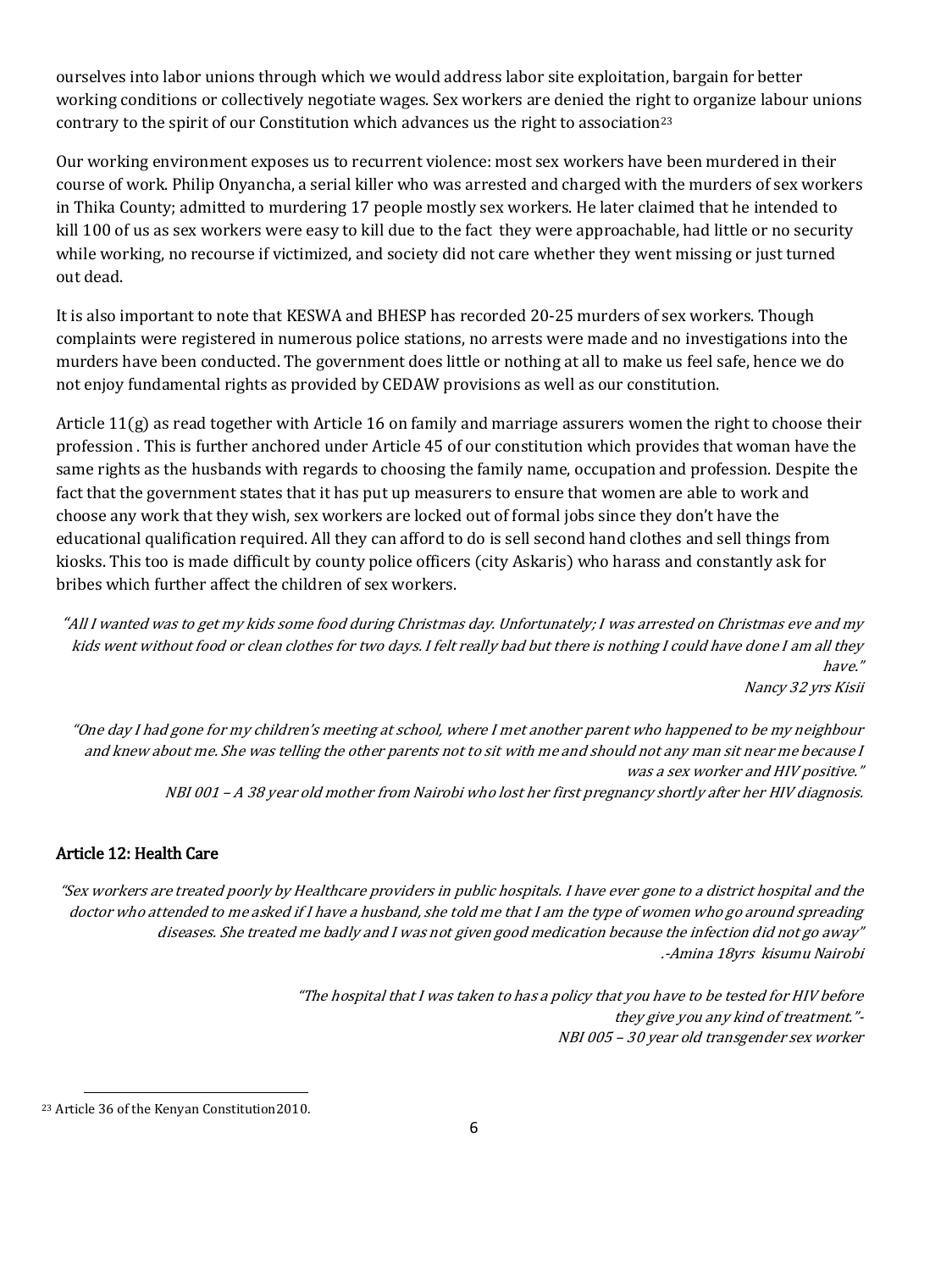"I was received with abusive words. 'This is a sex worker who has been out there snatching other women's husbands. Now she has been stabbed. Just stitch her, if it heals let it heal well and good, if not so be it.'" BSA 002 – Bar hostess in Busia county who works alone with clients contacting her directly.

An estimated 1.6 million people are living with HIV in Kenya. Notably, 29.3% of sex workers are living positively, compared to the general population which has a prevalence rate of 5.6 %.24Despite these findings, a majority of sex workers who are living with HIV are unable to access comprehensive care and treatment due to stigma and discrimination, Article 12 compels States Parties to take all appropriate measures to eliminate discrimination against women in the field of health care in order to ensure, on a basis of equality of men and women, access to health care services, including those related to family planning. This is mirrored Article 43 of our constitution.

Despite these provisions, sex workers routinely face discrimination and stigma by health care providers in both public and private hospitals. Research carried out by KESWA and BHESP25show that sex workers living with HIV face high levels of human rights violations that impact on their ability to access quality healthcare, and seek effective protection in law and access justice. <sup>26</sup> Their access to comprehensive health services, including sexual and reproductive health services, are often obstructed and denied. When we carry condoms and lubricants, the police use them as evidence against us in court. It is for these reasons that we opt not to carry condoms for fear of prosecution.<sup>27</sup> This in turn puts us at greatly increased risk of contracting HIV and other life threatening STI's.<sup>28</sup>

Further, we are denied the right to emergency medical attention. Our medical facilities which are stigma/discrimination free lack adequate medication for sexually transmitted infections, notwithstanding the fact that the government contends that it has invested an estimate of US\$ 400 million towards initiatives to reduce HIV transmission.

Often, sex workers who are living with HIV are normally denied medication while in detention consequently affecting their health.

"In the 2 years I was working as a sex worker, like 4 times I was taken to a police cell like for periods of up to a week. I was positive and I knew it. I can say the number of time I was in prison I did not access my ARVs, which resulted in the deterioration of my health, which really affected my life."

 $\overline{\phantom{a}}$ 

<sup>24</sup> The Kenya Aids Strategic Framework 2014/2015 – 2018/201

<sup>&</sup>lt;sup>25</sup>NEPHAK, BHESP, KESWA, GNP+. Speaking out personal testimonies of right violations experiencd by sex workers in kenya. Nairobi, 2015.

<sup>26</sup>Fiona Scorgie, Daisy Nakato, Eric Harper, Marlise Richter, Sian Maseko, Prince Nare, Jenni Smit, Matthew Chersich. ""We are despised in the hospitals": Sex workers' experiences of accessing health care in four African countries."

<sup>&</sup>lt;sup>27</sup>Lucy Nyambura & another v Town Clerk, Municipal council of Mombasa & 2 others  $/2011$  eKLR. In the High Court Of kenya In Mombasa. ()A number of sex workers were tested and charged with intentional transmission of HIV ) Open Society Foundations Criminalising Condoms. How Policing Practices Put Sex Workers and HIV Services at Risk in Kenya, Namibia, Russia, South Africa, the United States, and Zimbabwe (2011)

<sup>&</sup>lt;sup>28</sup> The Global Commission on Hiv & the law. "How an Epidemic of Bad Laws is Obstructing the Global HIV Response." Fact Sheet on HIV and the Law: Risks, Rights & Health 1-2.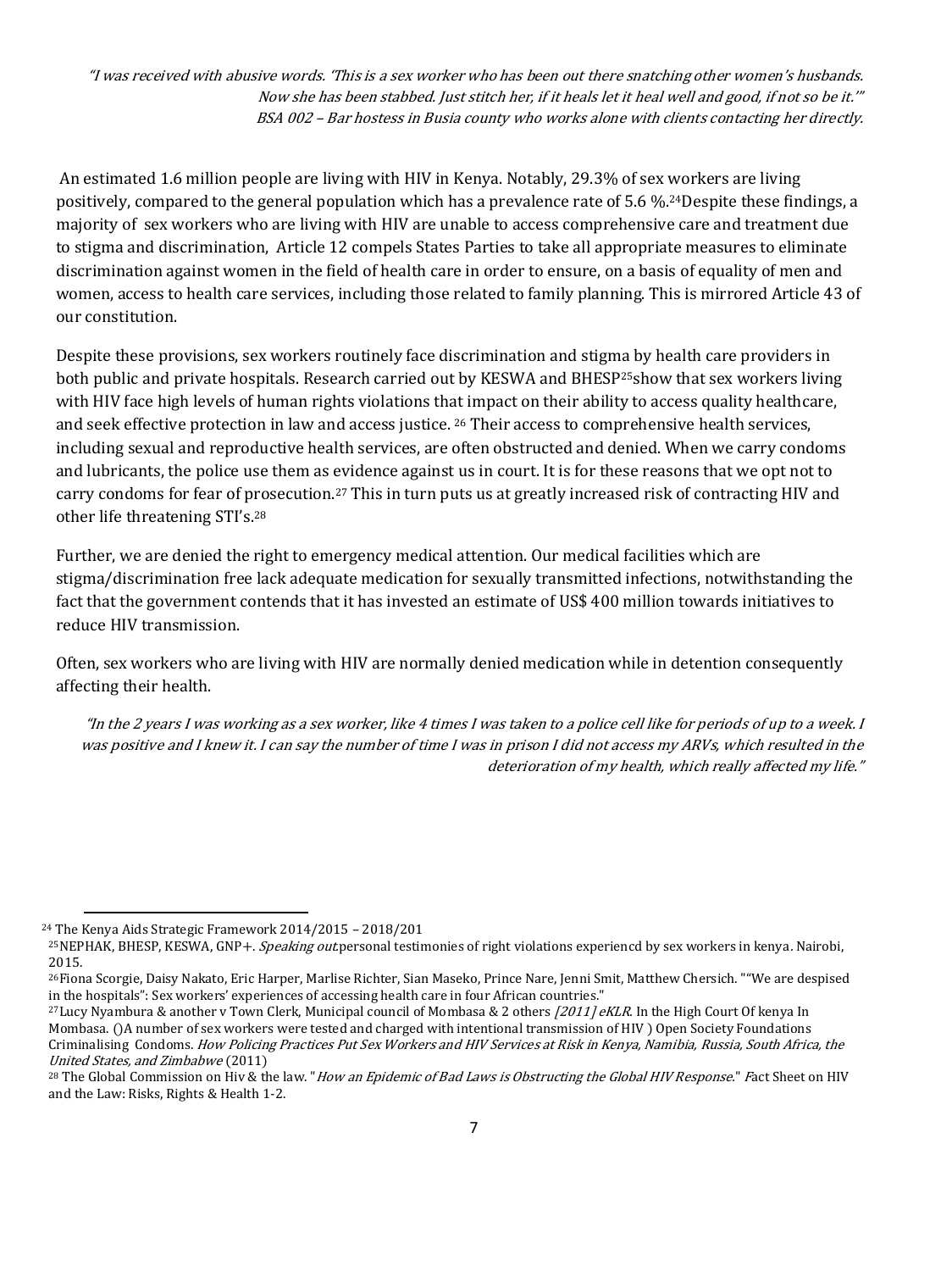# Another sex worker living with HIV described the impact of denial of ARVs on her health, while detained for four weeks:

"It was a bad experience because I stayed without medication leading to deterioration of my health. My CD4 went down and I also lost weight. When I went back for treatment, the doctors were harsh on me for defaulting and told me in such cases I should speak out and ask for help. They had also tried looking for me but they did not know I was arrested. This situation is not likely to change because the police officers are always harsh and not ready to listen."

#### Article 15: Equality

"I was once beaten up by a client and I reported the incident to the police. I kept going to the court, and the prosecutor kept postponing the case for a whole year. Finally, they told me that the court file got lost and I don't understand how that can happen."Achieng 27yrs Nakuru

"When I reported the incident, instead of the police helping me, he told me that I deserved to be beaten because I was a prostitute. He asked me for two thousand Kenya shillings so that he could help me with my case." -Kerubo, Sex Worker, Kisii County

 $\boldsymbol{a}$ 

Article 15 of CEDAW provides for equality before law and ensures that women are treated equally in courts and tribunals. This Article is mirrored by Article 27(1) of the Constitution of Kenya, 2010. However, we Kenyan sex workers are not treated equally in courts and tribunals. Officers and personnel of the judiciary, as well as the police and the legal profession are as discriminatory against sex workers as the majority of Kenyan society. Magistrates and judges prejudice are biased in their rulings and judgments because we are not only sex workers but also poor. (Teresia kwamboka and 27 others)

At times courts use our health status, profession or sexual history to denigrate our character and humiliate us in court Since court sessions are public , you may find the magistrates shaming you in front of everyone in court since you have been arrested twice in a week for sex work. We are always treated in demeaning and dehumanizing ways both inside and outside the legal system and our human rights are regularly violated and injured with impunity by both clients and agents of the state. The testimonies above are a common representation of sex workers experiences accessing justice

In as much as the government avers that women's experiences in access to legal services has been largely documented in Kenya, you will not find any success story in the context of sex workers, for reasons that sex work is illegal and is seen as a taboo. Most sex workers cannot afford the services of a lawyer when charged in court and also lawyers do not take sex workers cases even if it's on a pro-bono basis.

#### General Recommendation No. 19 Violence against women

"Women know that by going into sex work you're taking a risk because there is a lot of violence But at every turn our efforts to keep safe are sabotaged by the law." Nerima Achieng –Kisumu

CEDAW observes that Gender-based violence is a form of discrimination that seriously inhibits women's ability to enjoy rights and freedoms on a basis of equality with men and women. Violence against women in Kenya is both a cause and a consequence of discrimination against women and sustained gender inequality.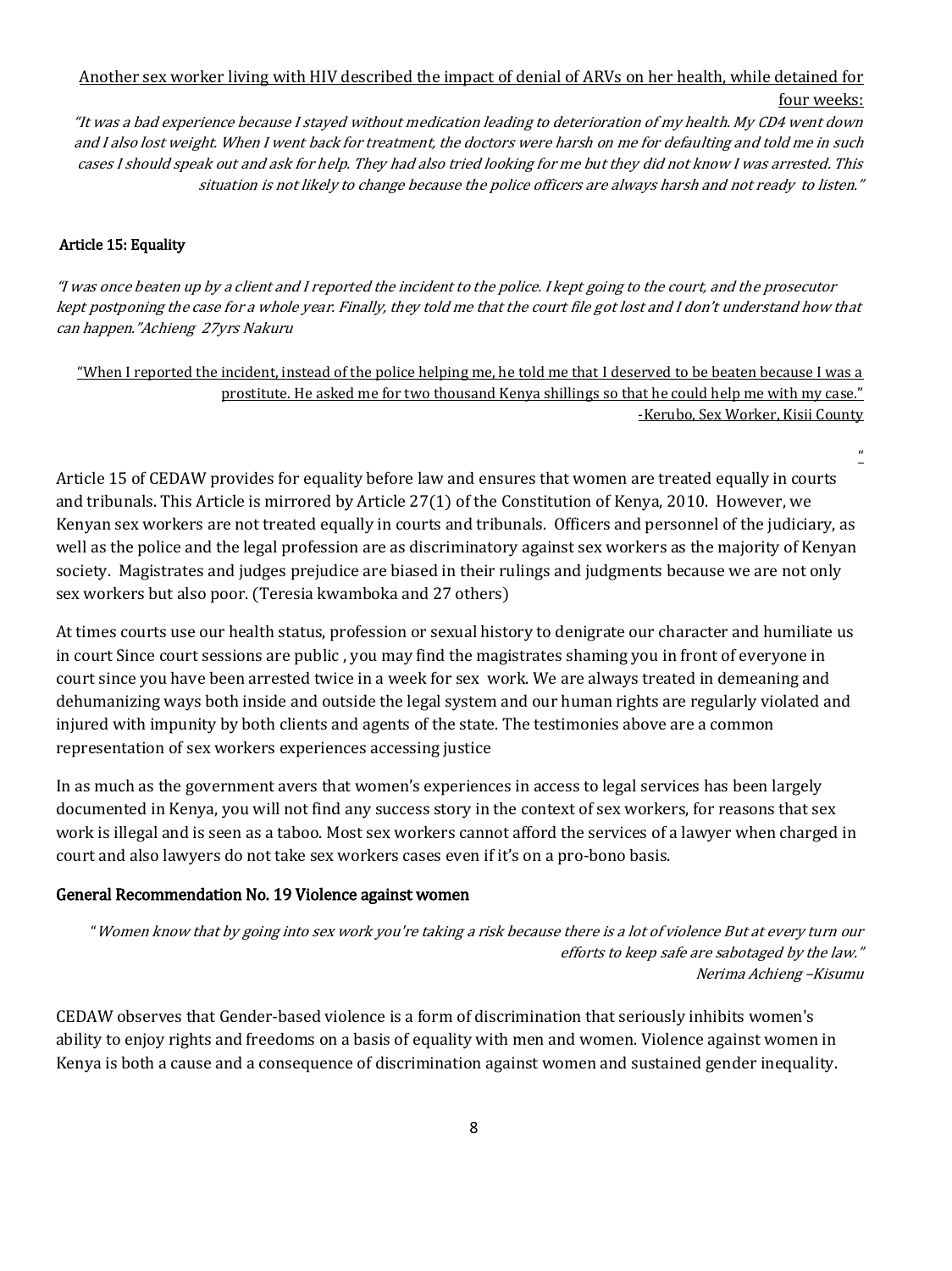"I have heard of several situations where sex workers come forward to report violence and instead of the attackers being pursued and prosecuted by the police, sex workers get prosecuted instead. That is discouraging because when that happens it's a big deterrent for women to come forward and report violence. "BHESP Advocacy officer.

The Kenyan Government has developed a National Policy on Prevention and Response to Gender Based Violence a demonstration of its commitment to lead from the front to end all forms of violence. We acknowledge National Aids STI control programme(NASCOP) for coming up with violence response manual and facilitating trainings for police and health care providers all over the country. However, no substantial changes have been made. It is de facto that the biggest perpetrators of violence against sex workers are the law enforcers who are mandated to protect us but instead harass, threaten, illegally arrest, beat, rape and exhort sex worker. Violence or fear of violence may prevent us from accessing harm reduction, HIV prevention, treatment and care, health and other social services as well as services aimed at preventing and responding to violence29(e.g. legal, health services)

"Every time I come forward to report violence I end up threatened to be arrested and prosecuted for prostitution," she says"Next time I suffer violence, I sure as hell won't report it." Lavina victim of violence 2017.

 $\overline{\phantom{a}}$ 

<sup>29</sup>Open Society Foundations. 10 reasons to decriminalize sex work". Edited by OSI Sexual Health and Rights Project. New York. Accessed December 20 2012.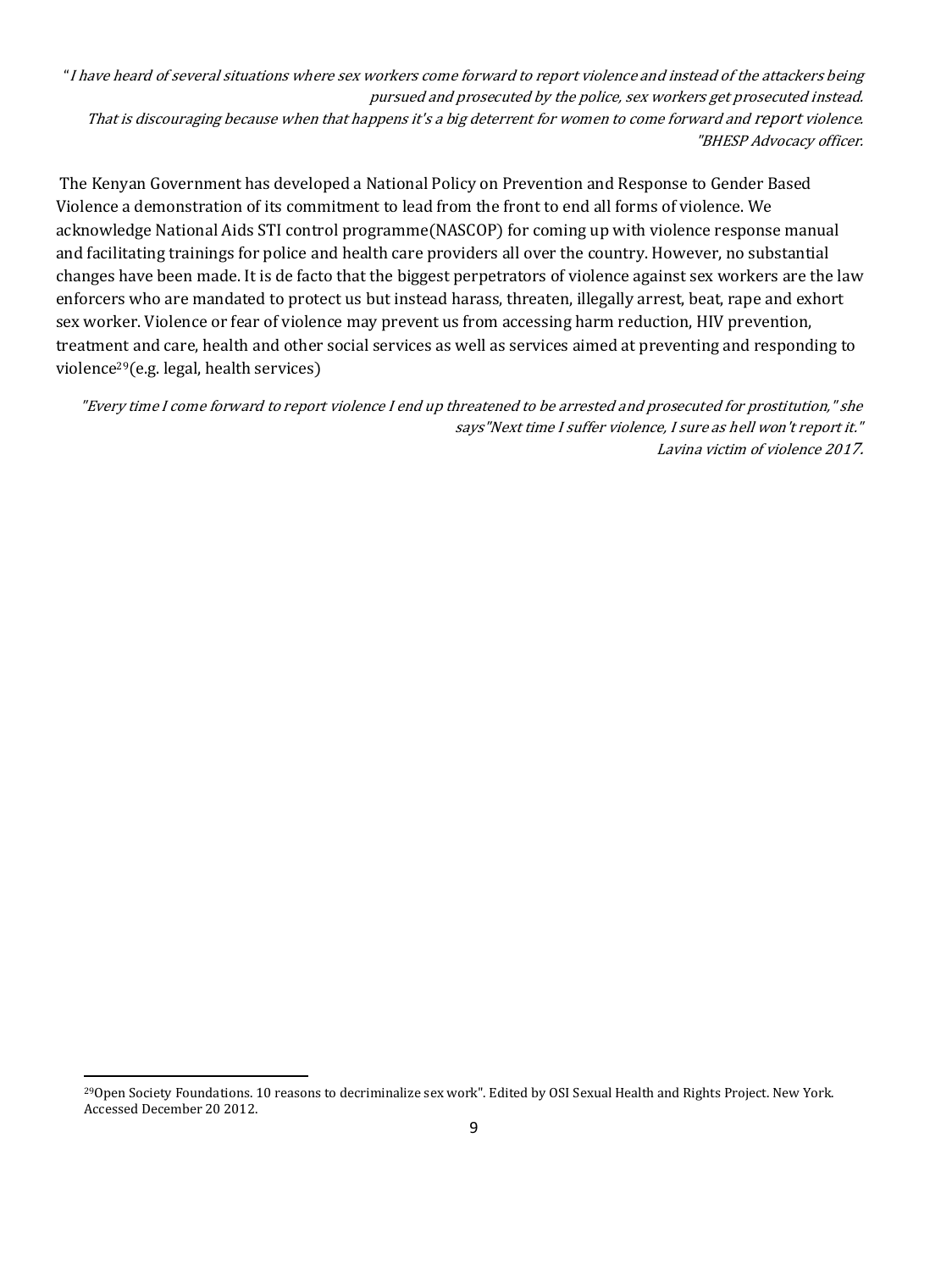## Recommendation

- $\clubsuit$  external We recommend Kenya decriminalize sex work and all related activities as necessary measure to guarantee sex workers' right to work in our chosen occupation, to safe labor practices, and a safer working environment with less or no violence.
- $\div$  We recommend that the government establish policies for state organs and state officials to deal with discrimination against sex workers by state-actors, in particular law enforcement officers.
- $\mathbf{\hat{y}}$  and the government must come up with measurers to ensure that sex workers have equal access to government services, including police protection.
- We further recommend that our state develop affirmative action programmes to address the disadvantage that w face due to past or current engagement due to past or current engagement sex work.
- $\clubsuit$  exactled we recommend the state implement measurers to ensure that sex workers participate fully in the formulation of legislation, policies and programmes that are directly linked to sex work.
- $\bullet$  We recommend the state to prohibit the use of condoms and other protective items as evidence in court against sex workers.
- $\bullet$  We recommend sex worker sensitization training for the police and heath care providers.
- We recommended the state to develop training programme for media professional to enable positive reporting on sex workers and to reduce harmful stereotyping towards sex workers.
- We recommend sensitization to sex worker issues for the judiciary and the establishment of a tribunal to deal with discrimination. The members of the tribunal should also be sensitized to handle matters of sex workers fairly and without any discrimination or bias.
- We recommend the Prohibition of mandatory HIV and STI testing of sex workers following arrest.
- We recommend decriminalization of transmission of HIV.
- We recommend Strengthening of the Kenya National Human Rights commission (KNHRC), the National Gender & Equality Commission (NGEC) and Commission on Administrative Justice (CAJ) to investigate and respond to complaints on sex workers human rights violations by State and non-state actors .

## Conclusion

Women in sex work face a lot of violence and stigma in all spheres and this makes it extremely difficult for them to access their human and fundamental rights. This structural violence further aggravates discrimination which in turn creates a prolific ground for social exclusion and denial of rights as a result of their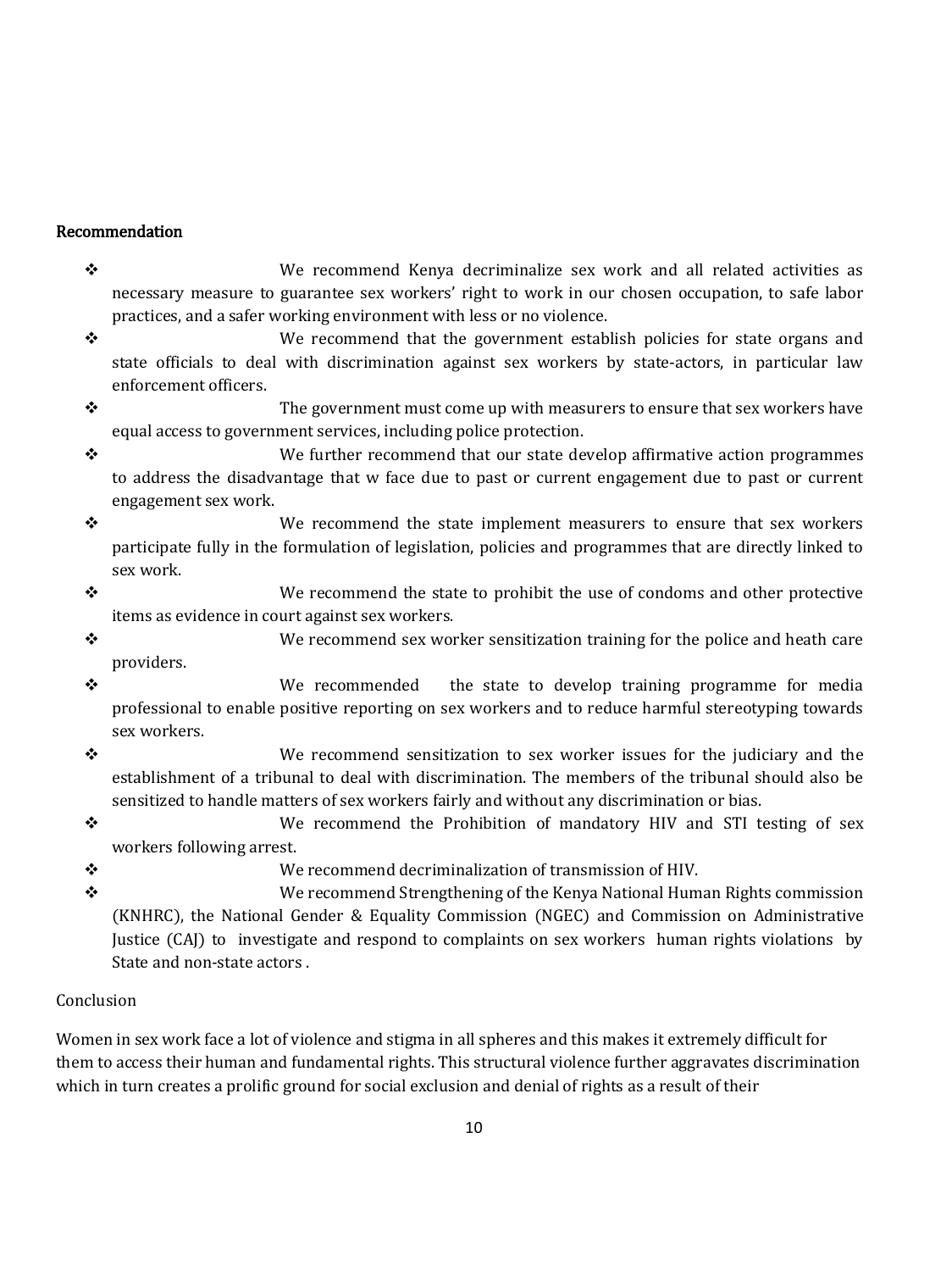inaccessibility of justice and social practice. Sex workers face difficulties accessing health services, housing, and complementary employment opportunities. They face verbal, physical, and sexual abuse; arbitrary arrests and harassment. CEDAW Convention and our Constitution are embedded in the spirit of human rights, which are alienable entitlements to be enjoyed by all including women and in this case those who are in the sex industry.

"I understand I am a sex worker for a living, but I deserve the same human rights and treatment as everybody else," Zillah Malia 27 yrs Mombasa

This report is a submission of all sex workers in Kenya, with faith that the esteemed CEDAW Committee will exercise its mandate in finding that indeed the government has failed in acknowledging the right and the needs of sex workers; to ensure that our government protects the interests of sex workers in Kenya and our voice is heard.

#### BIBLIOGRAPHY

Africa Sex worker Alliance. I expect to be abused and I have fear. Sex workers' experiences of human rights violations and barriers to accessing healthcare in four African countries. April,2011.

Agustín, Laura María. Challenging 'Place'. Leaving home for Sex." Development, 45.1, Spring , 2002: 110-117.

Agustín, Laura María . Sex as Work & Sex work. 262-277.www.padovanet.it/archivio-di-lotta-femminista-il-salario-al-lavorodomestico-donazione

Ahmed, Aziza. Feminism, power, and sex work in the context of HIV/AIDS. Consequences for women's Health." Harvard Journal of Law & Gender [Vol. 34.

Ahmed ,Aziza and Meena ,Seshu. We have the right not to be 'rescued'… When Anti-Trafficking Programmes Undermine the Health and Well-Being of Sex Workers." The Anti-Trafficking Review, Issue 1, 2012: 149-165.

Amnesty International. A policy on state obligations to respect, protect and fulfil the human rights of sex workers." POL 30/4062/2016. 26 May 2016.

Amnesty International, sex workers At Risk."A Research summary of human rights Abuses Against sex workers." 9-16 (2016), available a[thttps://www.amnesty.be/IMG/pdf/sex\\_work\\_briefing\\_final3.pdfHYPERLINK"https://www.amnesty.org/en/latest/news/2016/05/](https://www.amnesty.be/IMG/pdf/sex_work_briefing_final3.pdfHYPERLINK%22https:/www.amnesty.org/en/latest/news/2016/05/amnesty-international-publishes-policy-and-research-on-protection-of-sex-workers-rights/) [amnesty-international-publishes-policy-and-research-on-protection-of-sex-workers-rights/"](https://www.amnesty.be/IMG/pdf/sex_work_briefing_final3.pdfHYPERLINK%22https:/www.amnesty.org/en/latest/news/2016/05/amnesty-international-publishes-policy-and-research-on-protection-of-sex-workers-rights/)

Amnesty International. A policy and research on protection of sex workers' rights . Amnesty International. Retrieved 28 September 2016.

Bujra, Janet M. Women "Entrepreneurs" of Early Nairobi. Canadian Journal of African Studies/ Revue Canadienne des Études Africaines, Vol. 9,, No. 2 (1975: 213-234.

Chuang, Janie A. Rescuing Trafficking from ideological capture. Prostitution Reform an anti -Trafficking law ." University of Pennsylvania Law Review [Vol. 158: 1655, 1656-1725.

Committee on the Elimination of discrimination against women. Consideration of report submitted by state parties under Article 18 of CEDAW. CEDAW/C/KEN/3-4. February 14, 2000.

Committee on the Elimination of Discrimination against Women. Concluding observations of the Committee on the Elimination of Discrimination against Women. CEDAW/C/KEN/CO/7. Forty-eighth session 17 January – 4 February 2011.

Committee on the Elimination of Discrimination against women. Consideration of reports submitted by States parties under Article 18 of the Convention.Eighth periodic report of States parties. CEDAW/C/KEN/8. KENYA , March 3, 2016.

Counter Trafficking in persons Act NO. 8 of 2010.kenyalaw.org/kl/fileadmin/pdfdownloads/.../BasicEducationNo14of2013.doc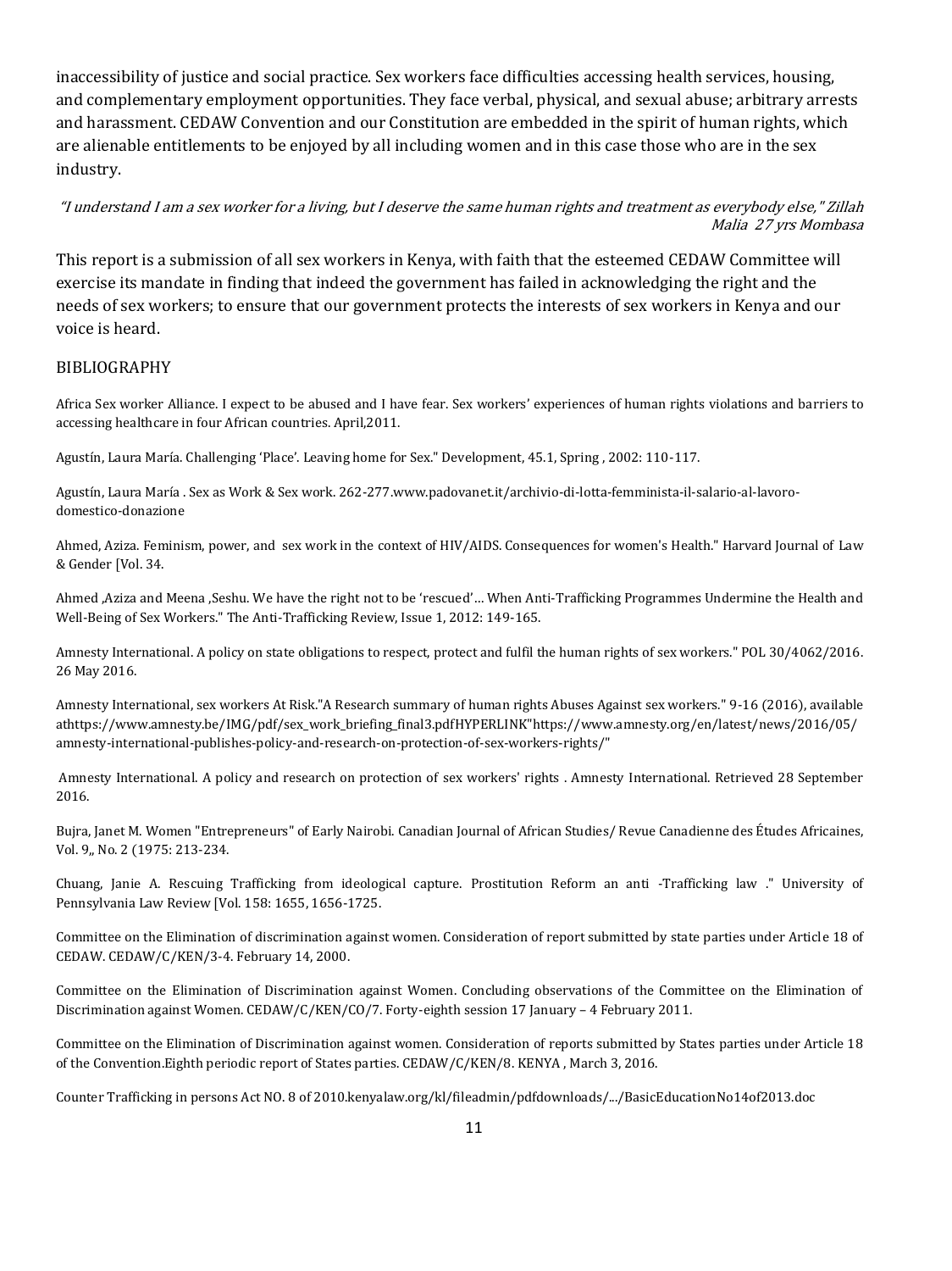Scorgie Fiona, Daisy Nakato, Eric Harper, Marlise Richter, Sian Maseko, Prince Nare, Jenni Smit, Matthew Chersich. We are despised in the hospitals. Sex workers' experiences of accessing health care in four African countrie[s.https://biblio.ugent.be/publication/3236960](https://biblio.ugent.be/publication/3236960)

WHO, UNFPA, UNAIDS, Global Network of sex Work Projects, The World Bank. Implementing comprehensive HIV/STI programmes with sex workers: practical approaches from collaborative interventions. Geneva, World Health Organisation, 2013.

Grant, melissa gira. Playing the whore. The work of sex work . london: verso , 2014.

hooks bell. Ain't I a woman. london,winchester: pluto press, 1989.

Robinson Jonathan, Ethan yeh. Transactional Sex as a Response to Risk in Western Kenya.Policy Research Working Paper 4857. March 2009.

Kenya Legal and Ethical Issues Network on HIV and AIDS KELIN. Punitive laws against sex workers.Nairobi,2016.kelinkenya.org/wp.../punitive-laws-practices-affecting-HIV-responses-in-Kenya.pdf

Kimani, J., Kaul, R., Nico, J.D.N., Luo, M., MacDonal, K.S., Ngugi, E., Plummer, F.A. (2008). Reduced rates of HIV acquisition during unprotected sex by Kenyan female sex workers predating population declines in HIV prevalence. AIDS,22, 13-137.

Keswa(2015) sex workers write to president over Nakuru Killings Available at[:http://www.nswporg.news-sex-workers-write-to](http://www.nswporg.news-sex-workers-write-to-president-over-nakuru-killings/)[president-over-nakuru-killings](http://www.nswporg.news-sex-workers-write-to-president-over-nakuru-killings/) 102953.

Smith Laura A., Chi Mgbako. Sex Work and Human Rights in Africa.Fordham International Law Journal.Volume 33, Issue 4, 2011: 1178- 1219.

Lucy Nyambura & another v Town Clerk, Municipal council of Mombasa & 2 others [2011] eKLR. In the High Court Of kenya In Mombasa

Muchomba, Felix M. Colonial Policies and the Rise of Transactional Sex. Journal of International Women's Studies .Volume 15 | Issue 2, July 2014.

Mgbako, Chi. Adanna. To Live Freely in This World: Sex Worker Activism in Africa. New York: NYU Press, 2016. Project MUSE,

Mgbako,Chi Adanna, Katherine Glenn Bass, Erin Bundra,Mehak Jamil, Jere Keys, And Lauren Melkus. The Case For Decriminalization Of Sex Work In South Africa.www.law.georgetown.edu/academics/law-journals/gjil/recent/.../zsx00413001423.pdf

Manoek, S. (2012). Stop Harassing Us! Tackle Real Crime!'A Report On Human Rights Violations By Police Against Sex Workers In South Africa, Women's Legal Centre. Available: http://www.wlce.co.za/images/sex\_workers/210812%20 FINAL%20WEB%20version.pdf

Muraguri N, Patel S, Musyoki H, et al, eds." National guidelines for HIV/STI programs for sex workers. Nairobi." Ministry of Public Health and Sanitation, 2010.

NSWP. Good Practice in Sex Worker-Led HIV Programming .Regional Report Africa.https://www.slideshare.net/claccab/regionalreport-africa

NEPHAK, BHESP, KESWA, GNP+. Speaking out.personal testimonies of right violations experiencd by sex workers in kenya. Nairobi, 2015.

Ngugi E, Benoit C, Hallgrimsdottir H, Jansson M, Roth EA. Partners and clients of female sex workers in an informal urban settlement in Nairobi, Kenya. Culture Health Sex 2012; 14: 17–30.

Omondi Willis odek, Rose Kisia. Gender and the political Economy of sex tourism in kenya's coastal resort. A paper first presented at the International Symposium/Doctoral Course on Feminist Perspective on Global Economic and Political Systems and Women's struggle for Global Justice at Sommoroya Hotel, Tromso, Norway, September 24 –26, 2003.

Okal J, Geibel S, Muraguri N, Musyoki H, Tun W, et al. (2013) Estimates of the size of key populations at risk for HIV infection: men who have sex with men, female sex workers and injecting drug users in Nairobi, Kenya. Sex Transm Infect 89: 366–371.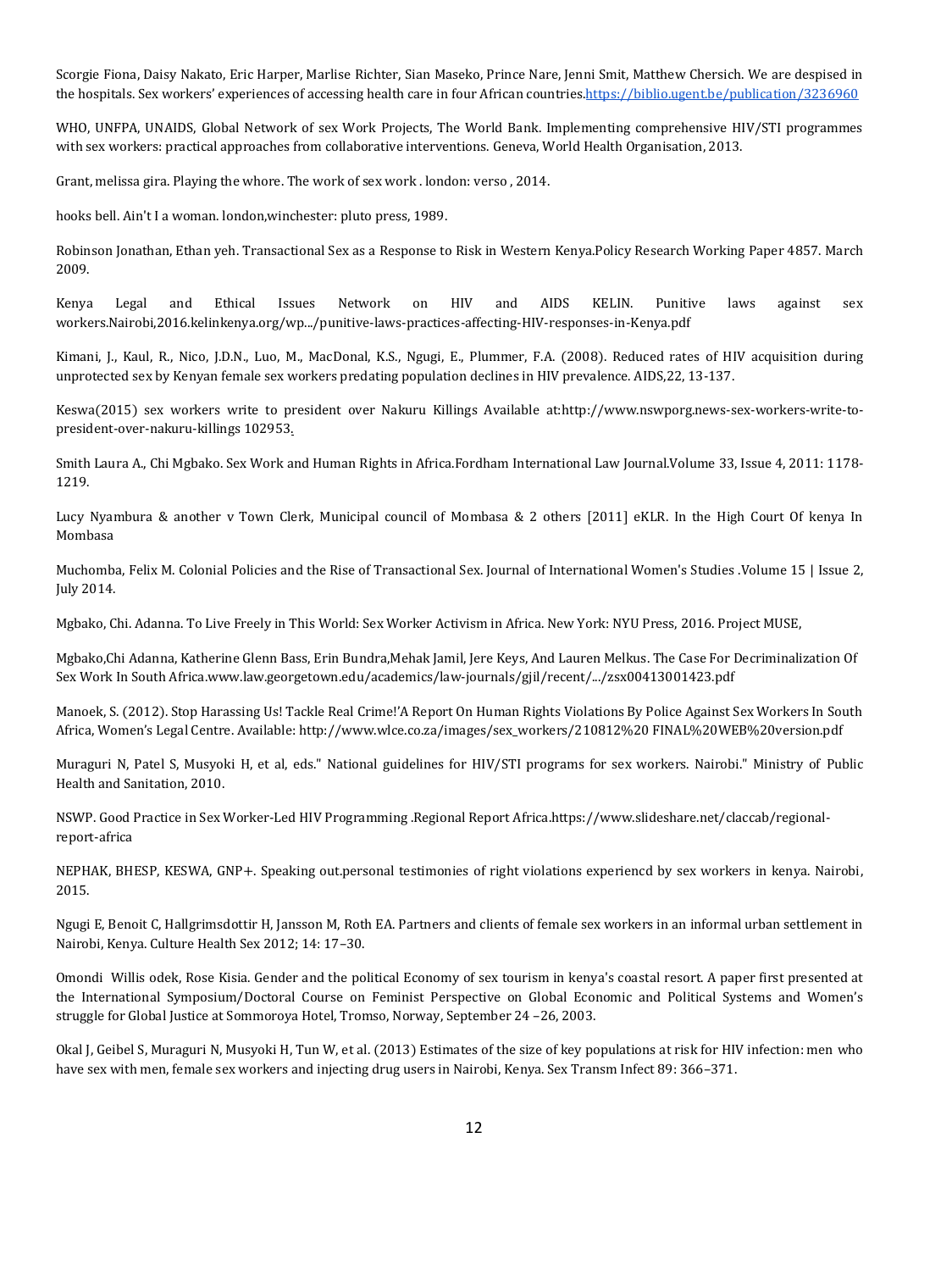Open Society Foundations. 10 reasons to decriminalize sex work". Edited by OSI Sexual Health and Rights Project. New York. Accessed December 20 2012. http://www.opensocietyfoundations.org/sites/default/files/decriminalize-sex-work-20120713.pdf

Open Society Foundations.Criminalizing Condoms ".How policing practices put sex workers and HIV services at risk in Kenya, Namibia, Russia, South Africa, the United States, and Zimbabwe. Open Society Foundation, 2011.

Papo JK, Bauni EK, Sanders EJ, Brocklehurst P, Jaff e HW. Exploring the condom gap: is supply or demand the limiting factor—condom access and use in an urban and a rural setting in Kilifi district, Kenya. AIDS 2011; 25: 247–55.

Pauw, I. & , Brener, L. (2003). You Are Just Whores: You Can't Be Raped': Barriers to safer sex practices among women street sex workers in Cape Town. Culture, Health & Sexuality, Nov–Dec 2003: 465–481.

Public Health Act Cap 242 Laws of Kenya ,Revisied Edition 2012.

Protocol to the African charter on human and people' rights on the rights of women in Africaww.achpr.org/files/instruments/womenprotocol/achpr\_instr\_proto\_women\_eng.pdf

Richter, Marlise. Sex Work as a test case for African feminism. BUWA! A Journal on African Women's Experiences 62-96.

Smart, Carol. Feminism and the power of law . 11 New Fetter Lane, London EC4P 4EE: Routledge, 1989.

SWEAT. Work wise: Sex worker handbook on human rights, health and violence. Cape Town , South Africa, 2004

Shah, Svati.Sex work & women's movement.New Delhi :CREA.www.nswp.org/sites/nswp.../Sex%20work%20and%20Women%27s%20Movements.p

Smith, Chi Mgbako Laura A. Sex Work and Human Rights in Africa.Fordham International Law Journal Volume 33,:1178, 2011: 1178- 1219.

Open Society Foundations Criminalizing Condoms. How Policing Practices Put Sex Workers and HIV Services at Risk in Kenya, Namibia, Russia, South Africa, the United States, and Zimbabwe (2011).

Shannon, K., Strathdee, S.A., Goldenberg, S.M., Duff, P., Mwangi, P., Rusakova, M., Reza-Paul, S., Lau, J., Deering, K., Pickles, M., Bioly, M. (2015). 'Global epidemiology of HIV among female sex workers: influence of structural determinants'. The Lancet; 385: 55-71

Sexual and physical violence against female sex workers in Kenya: A qualitative enquiry(PDF Download Available): HYPERLINK "https://www.researchgate.net/publication/50352863\_Sexual\_and\_physical\_violence\_against\_female\_sex\_workers\_in\_Kenya\_A\_qualita tive\_enquiry"

Standard media(2014) sex for freedom. The quickie way for women out of Nairobi's cold jail cells. Avalilable at http[/www.jambonewspot.com/set-for-freedom-thequickie-way-for-women-out-of-naiarobi-cold-jail-cell.](http://www.jambonewspot.com/set-for-freedom-thequickie-way-for-women-out-of-naiarobi-cold-jail-cell)

Teresia Kwamboka & 27 others v Officer Commanding Police Station, (OCS) Kisii Police Station & 5 others [2016] eKLR.

"The Constitution of Kenya 2010."www.kenyalaw.org/lex/actview.xql?actid=Const2010

The Four Freedoms Forum. "Shadow Report to the 61st Session. CEDAW) for the Combined 7th & 8th Periodic Reports of Viet Nam."

The Global Commission on Hiv & the law. "How an Epidemic of Bad Laws is Obstructing the Global HIV Response." Fact Sheet on HIV and the Law: Risks, Rights & Health 1-2.

The penal Code Cap 63 laws of kenya.www.kenyalaw.org/lex/actview.xql?actid=CAP.%2063

"The Sexual Offences Act NO.3 OF 2006."https://www.coursehero.com › University of Nairobi › LAW › LAW G34

Urban Justice Center. "Working group on sex work and human rights." Human trafficking and sex work, 1,2.https://www.opensocietyfoundations.org/.../Sex%2520Work%2520and%2520Human.

White, luise. The comforts of home. Prostitution in colonial Nairobi. chicago: The University of Chicago Press, 1990.